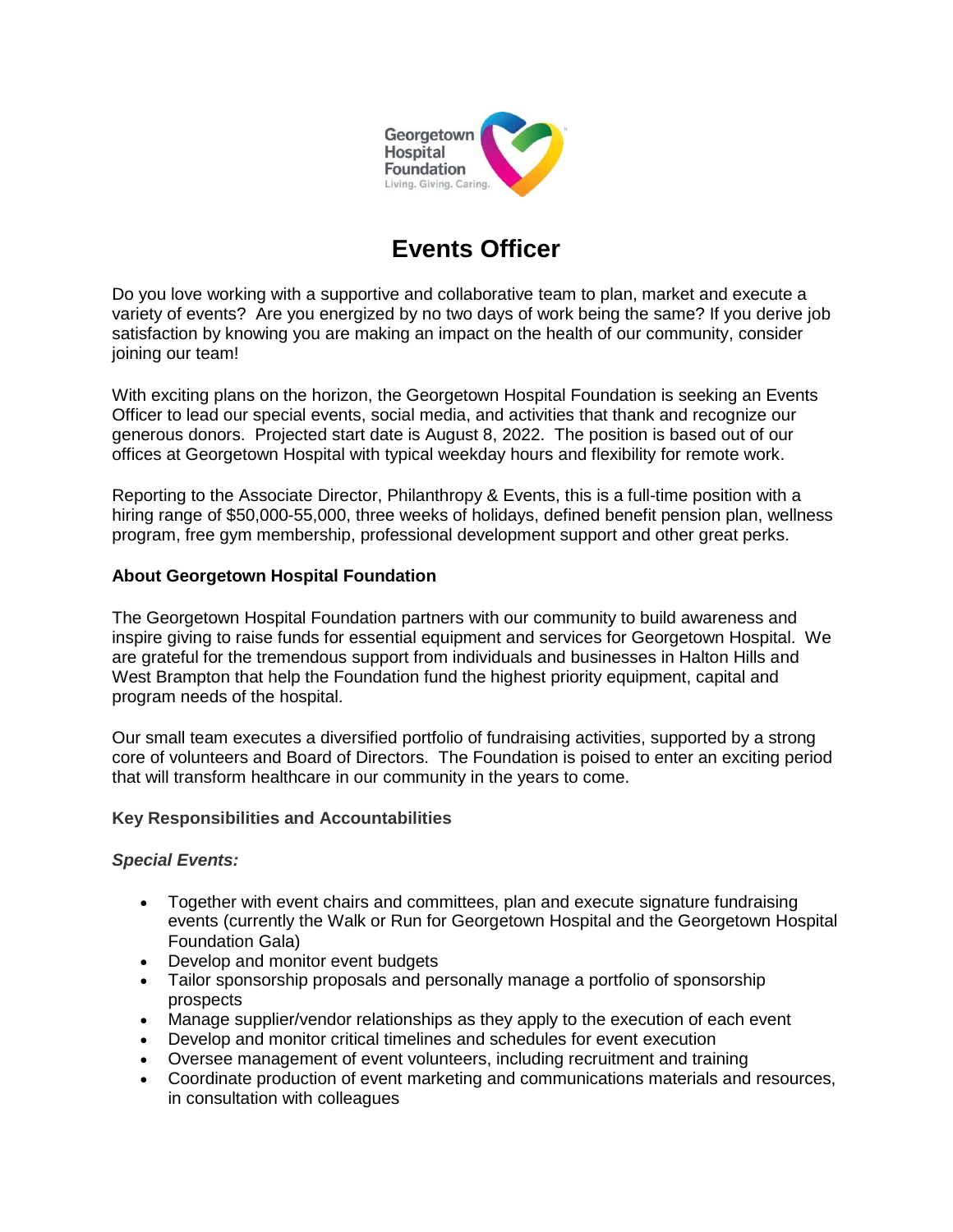- Support colleagues in the planning and execution of stewardship events
- Provide direction and support to community and corporate partner events
- Identify and implement new and improved fundraising methods

### *Social Media and Digital:*

- Develop and maintain engagement and social media calendars in collaboration with colleagues and volunteers
- Share content across a variety of social media platforms
- Engage with social media activity for all Foundation platforms on a daily basis
- Work collaboratively with colleagues to develop and share impact and recognition stories
- Support individual, team, corporate and community partner fundraising pages on various software platforms

## *Additional Responsibilities:*

- Participate in stewardship activities to thank and recognize donors and sponsors in a timely and effective manner
- May be temporarily assigned other duties during peak periods

## **Qualifications and Experience**

We endeavor to hire individuals who are skilled in their chosen profession and who exemplify our mission, vision and values of accountability, respect and excellence which guide our individual behaviours and attitudes.

- Completion of a diploma or degree from a recognized community college or university and/or at least three years of related experience preferred. Completion of a Fundraising Management or Special Events diploma or degree from a recognized community college or university is an asset.
- Solid experience with event coordination and logistics
- Volunteer management experience including working with volunteer committees
- Significant knowledge of social media platforms and best practices
- Expertise with MS Office and digital communications. Familiarity with navigating the back end of software platforms an asset.
- Knowledge of database systems, such as Raiser's Edge, an asset
- Demonstrated self-confidence, initiative, perseverance and integrity
- Ability to maintain a positive, flexible and responsive attitude
- Demonstrated caring and respect; treats each and every colleague, donor, sponsor and volunteer with understanding and kindness
- Ability to organize and prioritize multiple projects in a fast-paced environment
- Attention to detail and ability to adhere to deadlines

## **Other Job Requirements/Working Conditions**

- The position is based out of the Georgetown Hospital in a shared office; partial work from home arrangements can be made
- Flexibility to work periodic non-traditional work hours that might include evenings and weekends based on operational needs
- Valid driver's license and regular access to a vehicle